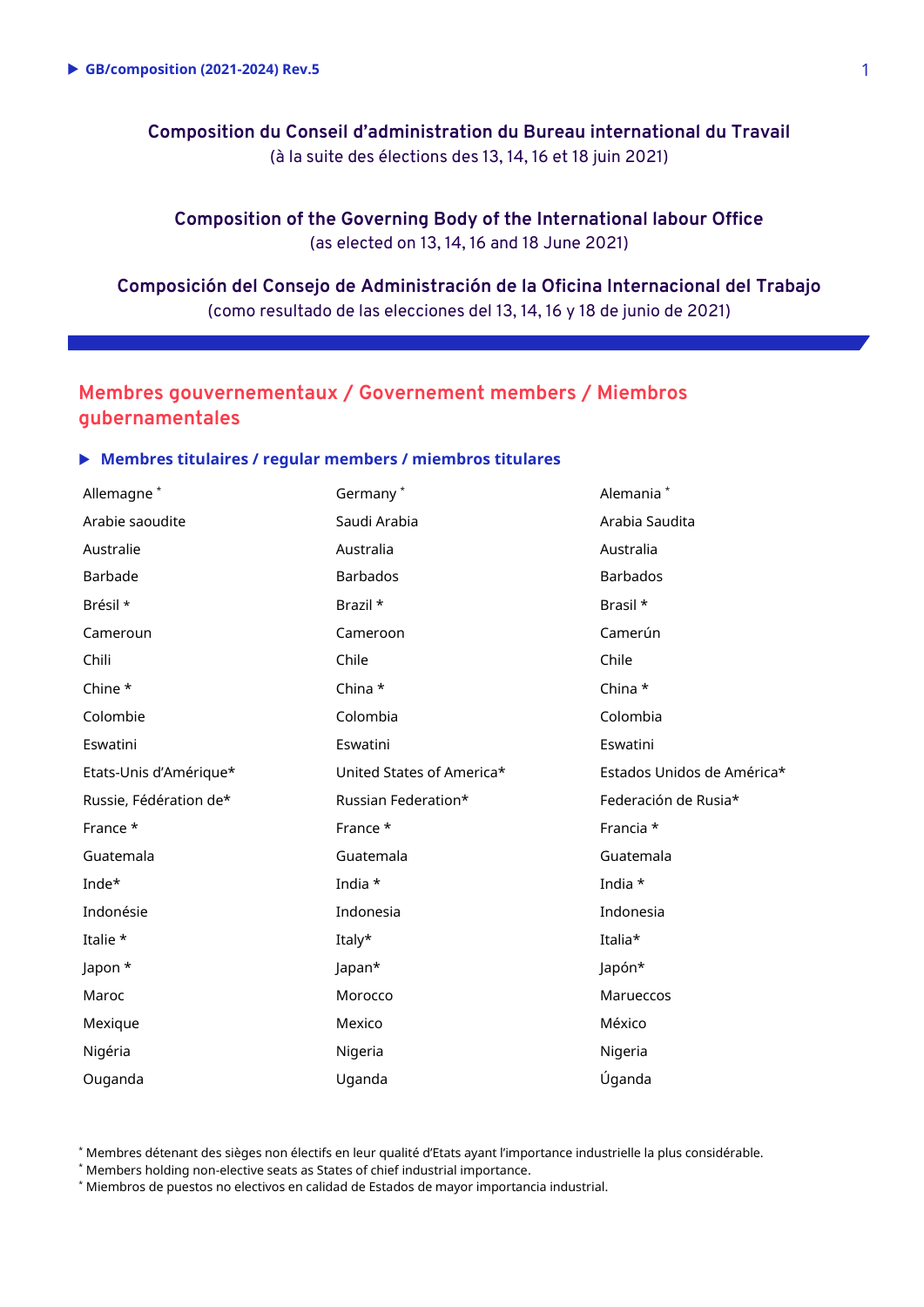# **GB/composition (2021-2024) Rev.5** 2

| Pakistan      | Pakistan         | Pakistán      |
|---------------|------------------|---------------|
| Roumanie      | Romania          | Rumania       |
| Royaume-Uni * | United Kingdom * | Reino Unido * |
| Rwanda        | Rwanda           | Rwanda        |
| Suède         | Sweden           | Suecia        |
| Tchéquie      | Czechia          | Tchequia      |

# **Membres adjoints / Deputy members / Miembros adjuntos**

| Algérie                       | Algeria                | Argelia                 |
|-------------------------------|------------------------|-------------------------|
| Argentine                     | Argentina              | Argentina               |
| Bangladesh                    | Bangladesh             | Bangladesh              |
| Belgique                      | Belgium                | Bélgica                 |
| Brunéi Darussalam             | Brunei Darussalam      | Brunei Darussalam       |
| Canada                        | Canada                 | Canadá                  |
| Croatie                       | Croatia                | Croacia                 |
| Cuba                          | Cuba                   | Cuba                    |
| Equateur                      | Ecuador                | Ecuador                 |
| Espagne                       | Spain                  | España                  |
| Gabon                         | Gabon                  | Gabón                   |
| Iran, République islamique d' | Iran, Islamic Rep. of  | Irán, Rep. Islámica del |
| Iraq                          | Iraq                   | Iraq                    |
| Islande                       | Iceland                | Islandia                |
| Libye                         | Libya                  | Libia                   |
| Lituanie                      | Lithuania              | Lituania                |
| Malaisie                      | Malaysia               | Malasia                 |
| Malawi                        | Malawi                 | Malawi                  |
| Namibie                       | Namibia                | Namibia                 |
| Niger                         | Niger                  | Níger                   |
| Oman                          | Oman                   | Oman                    |
| Portugal                      | Portugal               | Portugal                |
| République de Corée           | Republic of Korea      | República de Corea      |
| Rép. Dém. Populaire Lao       | People's Dem. Rep. Lao | Rep. Dem. Popular Lao   |
| République dominicaine        | Dominican Republic     | República Dominicana    |
| Sénégal                       | Senegal                | Senegal                 |
| Slovénie                      | Slovenia               | Eslovenia               |
| Soudan                        | Sudan                  | Súdan                   |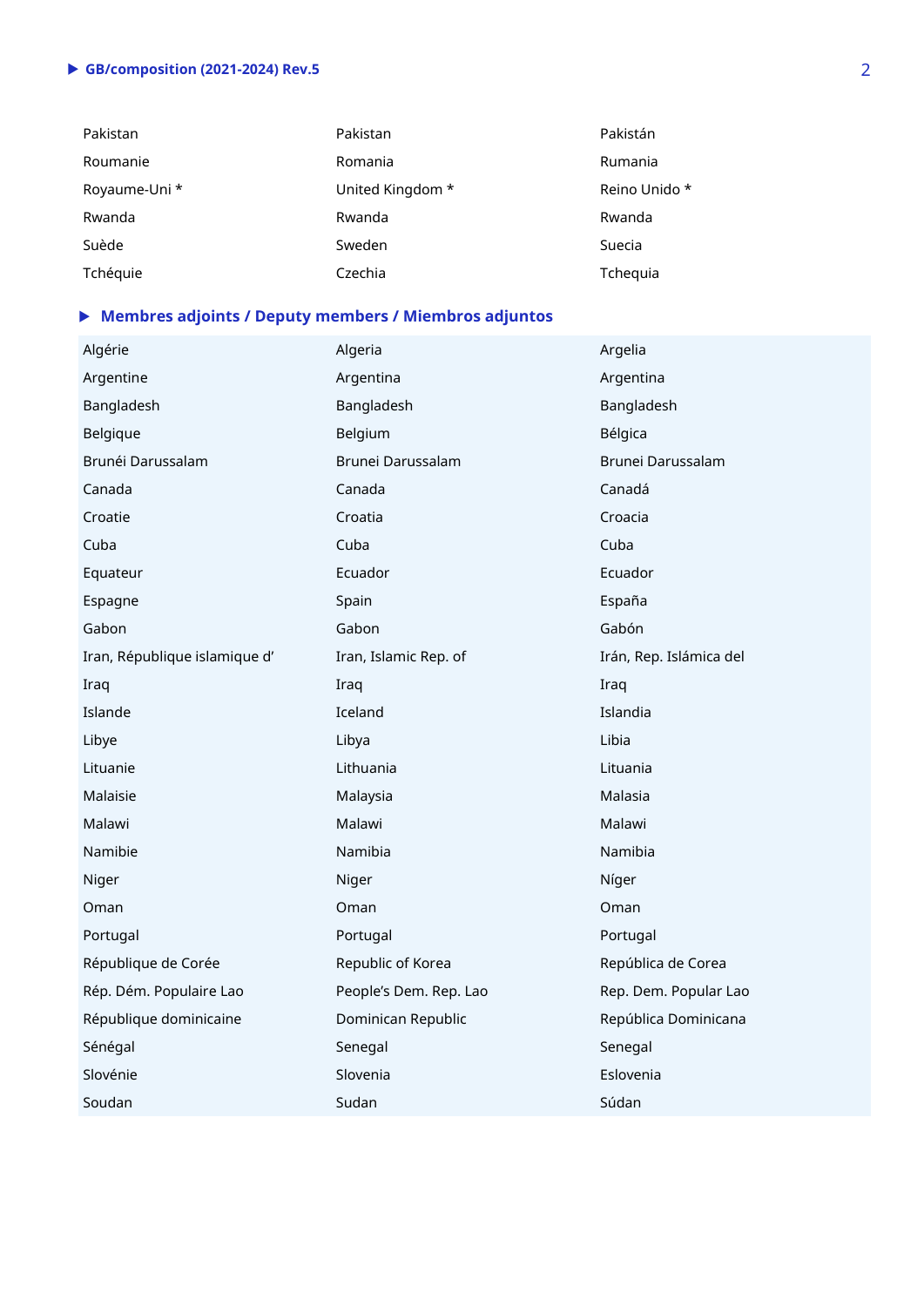# **Membres employeurs / Employer members / Miembros empleadores**

### **Membres titulaires / regular members / miembros titulares**

| Mr S. Barklamb (Australia)    | M. H. Diop (Senegal)                     |
|-------------------------------|------------------------------------------|
| Mr R. Dubey (India)           | Sr. A. Echavarría (Colombia)             |
| Ms R. Hornung-Draus (Germany) | Mr T. Mackall (United States of America) |
| Mr H. Matsui (Japan)          | Mr K. Mattar (United Arab Emirates)      |
| M. B. Matthey (Suisse)        | M. M. Megateli (Algérie)                 |
| Ms J. Mugo (Kenya)            | Mr H. Munthe (Norway)                    |
| Mme A. Vauchez (France)       | Sr. F. Yllanes (México)                  |

#### **Membres adjoints / Deputy members / Miembros adjuntos**

| Mr F. Ahmed (Bangladesh)            | Mr J. Beckett (Canada)         |
|-------------------------------------|--------------------------------|
| M. K. de Meester (Belgique)         | Mr P. Dragún (Argentina)       |
| Sr. A. Furlan (Brasil)              | M. K. Ghariani (Tunisie)       |
| Mr V. Gill (Saint Lucia)            | Mr J.K. Koh (Singapore)        |
| Mr C. Kyriazis (Greece)             | Sr. J.M. Lacasa Aso (España)   |
| Ms H. Liu (China)                   | Mr P. Mackay (New Zealand)     |
| Mme A. Mbono Ngono (Cameroun)       | Ms S. Mohamed Janahi (Bahrain) |
| Ms M. Moskvina (Russian Federation) | Mr K. Moyane (South Africa)    |
| M. K. N'dri (Côte d'Ivoire)         | Sr. G. Ricci (Guatemala)       |
| Vacant seat                         |                                |

#### **Suppléants / Substitutes / Suplentes \*\***

| Ms N. Akan (Turkey)        | M. S. Ali Abbas (Tchad)                            |
|----------------------------|----------------------------------------------------|
| Mr M. Almahroug (Jordan)   | Mme J. Andriamamonjiarison (Madagascar)            |
| Mr M. Antoniou (Cyprus)    | Sr. G. Arthur (Chile)                              |
| Mr J. Bae (Korea, Rep. of) | Mr S. Bardan (Malaysia)                            |
| M. M. Bissat (Liban)       | Sr. P. Carrasco (Bolivia, Estado Plurinacional de) |
| Mr W. Chen (Jamaica)       | Mr H. Chibanda (Zambia)                            |
| Mr F. Dreesen (Denmark)    | Mr C. Ioannou (Greece)                             |
| Mr Z.A. Khan (Pakistan)    | Sr. J.A. Ledezma (Panamá)                          |
| Sr J. Mailhos (Uruguay)    | Ms M. McElwee (Ireland)                            |
| Mr M. Otaredian (Iran)     | Ms B. Owsiak (Poland)                              |
| Sr. J. Roig (Venezuela)    | Ms S. Rossi (Italy)                                |

\*\* Membres suppléants désignés par le groupe des employeurs conformément aux dispositions du paragraphe 1.6.4 du Règlement du Conseil d'administration. Substitute members appointed by the Employers' group in accordance with paragraph 1.6.4 of the Standing Orders of the Governing Body. Miembros suplentes nombrados por el Grupo de los Empleadores, de conformidad con lo dispuesto en el párrafo 1.6.4 del Reglamento del Consejo Administración.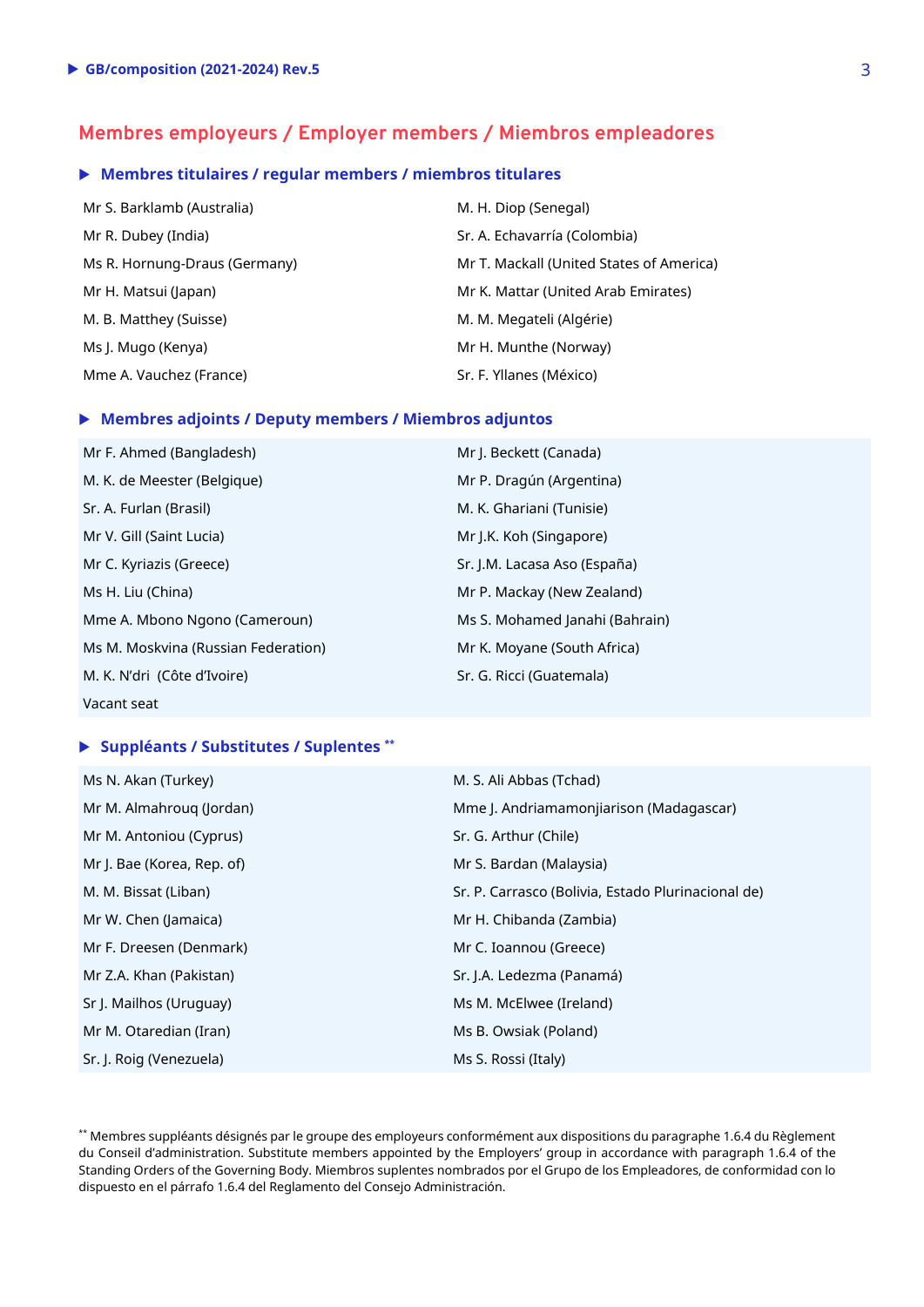| Mr T. Schoenmaeckers (Netherlands) | Ms L. Sephomolo (Lesotho) |
|------------------------------------|---------------------------|
| Mr J. Smole (Slovenia)             | Sr. M. Terán (Ecuador)    |
| Sr. A. Urtecho (Honduras)          | Mr H. Va'ai (Samoa)       |
| Ms S. Vlasceanu (Romania)          | M. H. Zouanat (Maroc)     |

### **Membres travailleurs / Worker members / Miembros trabajadores**

#### **Membres titulaires / regular members / miembros titulares**

| Mr F. Atwoli (Kenya)      | Ms L. Chang (Canada) <sup>1</sup>                  |
|---------------------------|----------------------------------------------------|
| Mr P. Dimitrov (Bulgaria) | Sra. M.F. Francisco (Angola)                       |
| Ms A. Gono (Japan)        | Mr G. Jiang (China)                                |
| Mme B. Lestic (France)    | Sr. G. Martinez (Argentina)                        |
| Mr M. Norddahl (Iceland)  | Ms C. Passchier (Netherlands)                      |
| Mr A. Singh (India)       | Mr J. Vogt (United States of America) <sup>2</sup> |
| Mr A. Wabba (Nigeria)     | Mr R. Wagstaff (New Zealand)                       |

#### **Membres adjoints / Deputy members / Miembros adjuntos**

| Sr. A. Amancio Vale (Brasil)    | Mr Z. Awan (Pakistan)                  |
|---------------------------------|----------------------------------------|
| Mr A. Botsch (Germany)          | Ms A. Brown (United Kingdom)           |
| Ms A. Chipeleme (Zambia)        | Sra. P.C. Equsquiza Granda (Perú)      |
| Mme A. El Amri (Maroc)          | Sra. E. Familia (República Dominicana) |
| M. M. Guiro (Sénégal)           | Mr S. Iqbal (Indonesia)                |
| Ms M. Liew Kiah Eng (Singapore) | Ms T. Moore (Barbados)                 |
| M. M. Ndongala (Congo, RD)      | Mr B. Ntshalintshali (South Africa)    |
| Ms L. Ocmin (Italy)             | Ms S. Phyo Sandar (Myanmar)            |

<sup>1</sup> Appointed by the Workers' Group, with effect from 27 August 2021, to fill the vacant seat following the resignation of Ms Clarke Walker (Canada), and confirmed by the Workers' Electoral College of the 109<sup>th</sup> Session of the Conference on 30 November 2021. Désignation effectuée par le Groupe des travailleurs, avec effet au 27 août 2021, à la suite de la démission de Mme Clarke Walker (Canada), et confirmée par le collège électoral des travailleurs de la 109<sup>ème</sup> session de la Conférence le 30 novembre 2021. Designada por el Grupo de los Trabajadores, con efecto a partir del 27 de agosto de 2021, para ocupar el puesto que quedó vacante tras la dimisión de la Sra. Clarke Walker (Canadá), y confirmada por el colegio electoral de los Trabajadores de la 109.ª reunión de la Conferencia el 30 de noviembre de 2021.

 $2$  Appointed by the Workers' Group, with effect from 24 February 2022, to fill the vacant seat following the resignation of Mr Kelly Ross (United States of America), and confirmed by the Workers' Electoral College of the 110<sup>th</sup> Session of the Conference on 26 May 2022. Désignation effectuée par le Groupe des travailleurs, avec effet au 24 février 2022, à la suite de la démission de M. Kelly Ross (Etats-Unis d'Amérique), et confirmée par le collège électoral des travailleurs de la 110 ème session de la Conférence le 26 mai 2022. Designado por el Grupo de los Trabajadores, con efecto a partir del 24 de febrero de 2022, para ocupar el puesto que quedó vacante tras la dimisión del Sr. Kelly Ross (Estados Unidos de América), y confirmada por el colegio electoral de los Trabajadores de la 110.ª reunión de la Conferencia el 26 de mayo de 2022.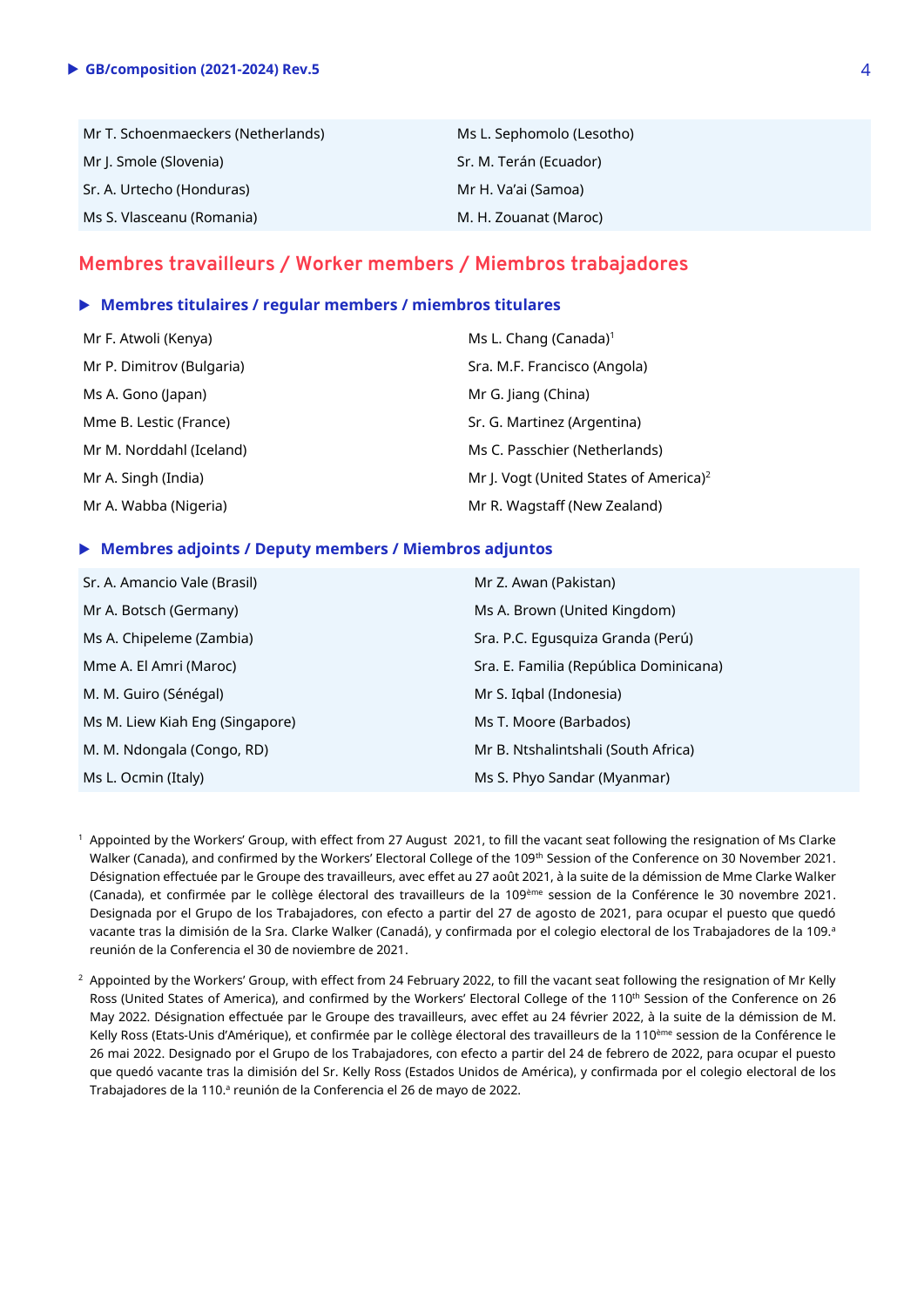Mr S.A.F. Saed (Occupied Palestinian Territory)<sup>1</sup> Mme C. Tavares (Portugal) Mr A. Zharkov (Russian Federation)

### **Suppléants / Substitutes / Suplentes \*\*\***

Ms C. Andric (Serbia) Mr F. Anthony (Fiji) Ms G. Branche (Sierra Leone) Sr. R. Chavarría (Panamá) M. L. Cirigliano (Suisse) M. J. Golinsky Fatal (Haïti) Mr F. Kassahun (Ethiopia) M. S. Labatcha (Algérie) Mme I. Lacas (Canada) Mr P. Lerner (Israël) Sra. M. Marmol (El Salvador) Mme S.K. Mbondo (Congo) Sr. J.E. Oñate Vera (México) Mr P. Ostrowski (Poland) Ms N. Presa (Latvia) Mr H. Singh (India) Mr A. Yarashuk (Belarus)

Mr A. Singh Rathour (Nepal) Sra. M.J. Vieta de Almeida (Cabo Verde)

<sup>1</sup> The expression "Occupied Palestinian Territory" does not imply the expression of any opinion whatsoever on the part of the International Labour Organization concerning the legal status of that territory. L'expression "territoire palestinien occupé" n'implique de la part de l'Organisation internationale du Travail aucune prise de position quant au statut juridique de ce territoire.

\*\*\* Membres suppléants désignés par le groupe des travailleurs conformément aux dispositions du paragraphe 1.6.4 du Règlement du Conseil d'administration. Substitute members appointed by the Workers' group in accordance with paragraph 1.6.4 of the Standing Orders of the Governing Body. Miembros suplentes nombrados por el Grupo de los Trabajadores, de conformidad con lo dispuesto en el párrafo 1.6.4 del Reglamento del Consejo Administración.